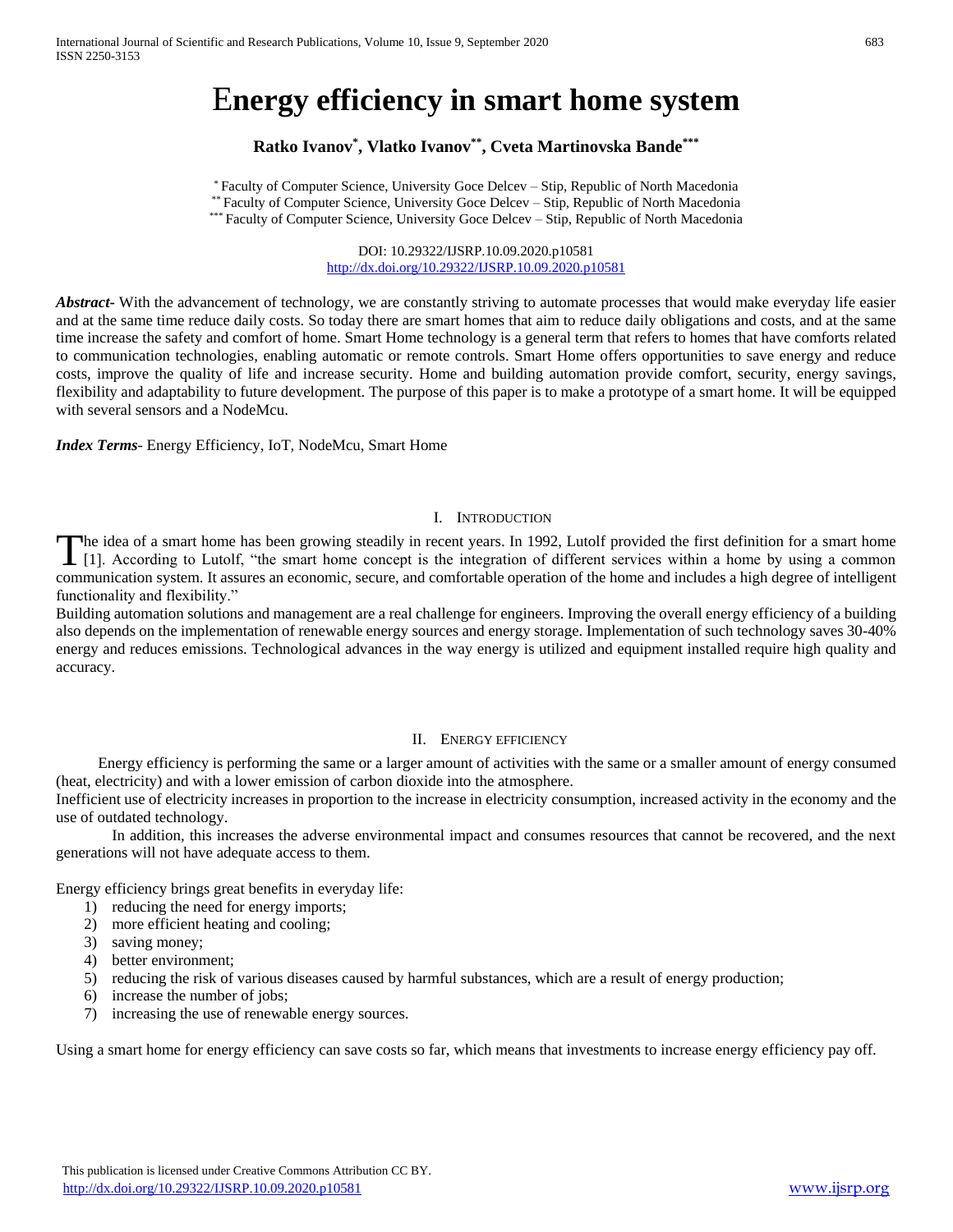# III. SYSTEM ARCHITECTURE

The implemented system consists of a NodeMcu which is used as a main processing unit for the entire system and all the sensor and devices can be connected with the microcontroller. The sensors can be operated by the user through website which collects the data from sensors through mqtt protocol. The system architecture is shown in Fig. 1.0 below.



Figure 1.0 System Architecture

Sensors and devices are connected to NodeMcu which communicates with Spring Boot application through ActiveMq broker via mqtt protocol. From the GUI we can control the devices and monitor their measures.

#### **NODEMCU**

NodeMcu is an open source IoT platform. It includes firmware which runs on the ESP8266 Wi-Fi SoC from Espressif Systems, and hardware which is based on the ESP12 module. It will be used as main processing unit for the entire system and sensors. An image of NodeMcu is shown in Fig. 2.0 below.



Figure 2.0 NodeMcu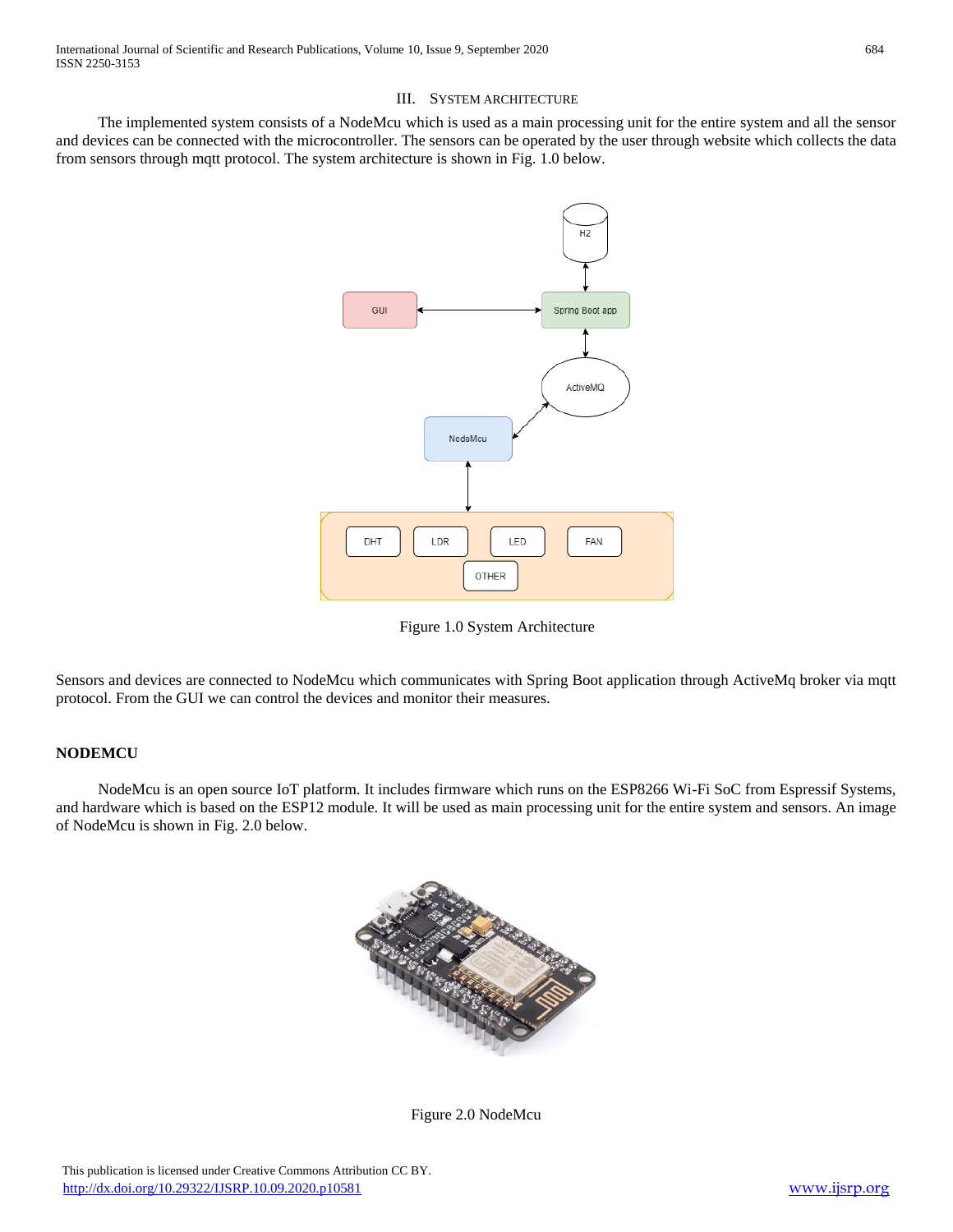## **Sensors:**

1) The humidity and temperature of the room are measured by DHT11 sensor. The DHT11 is a digital temperature and humidity sensor. It uses a capacitive humidity sensor and a thermistor to measure the surrounding air, and spits out a digital signal on the data pin. An image of DHT11 is shown in Fig. 3.0 below.





2) Light dependent resistor is a component that is sensitive to light. When light falls upon it then the resistance changes. It will be used to measure the outdoor light. When there is enough brightness that can light up the yard, the system will automatically turn off the lights. An image of LDR is shown in Fig 4.0 below.



Figure 4.0 LDR

3) A light-emitting diode (LED) is a semiconductor light source that emits light when current flows through it. It will be used to represent the light. When the system receives measurements that there is enough light then the led will be automatically turned off. An image of LED is shown in Fig. 5.0 below.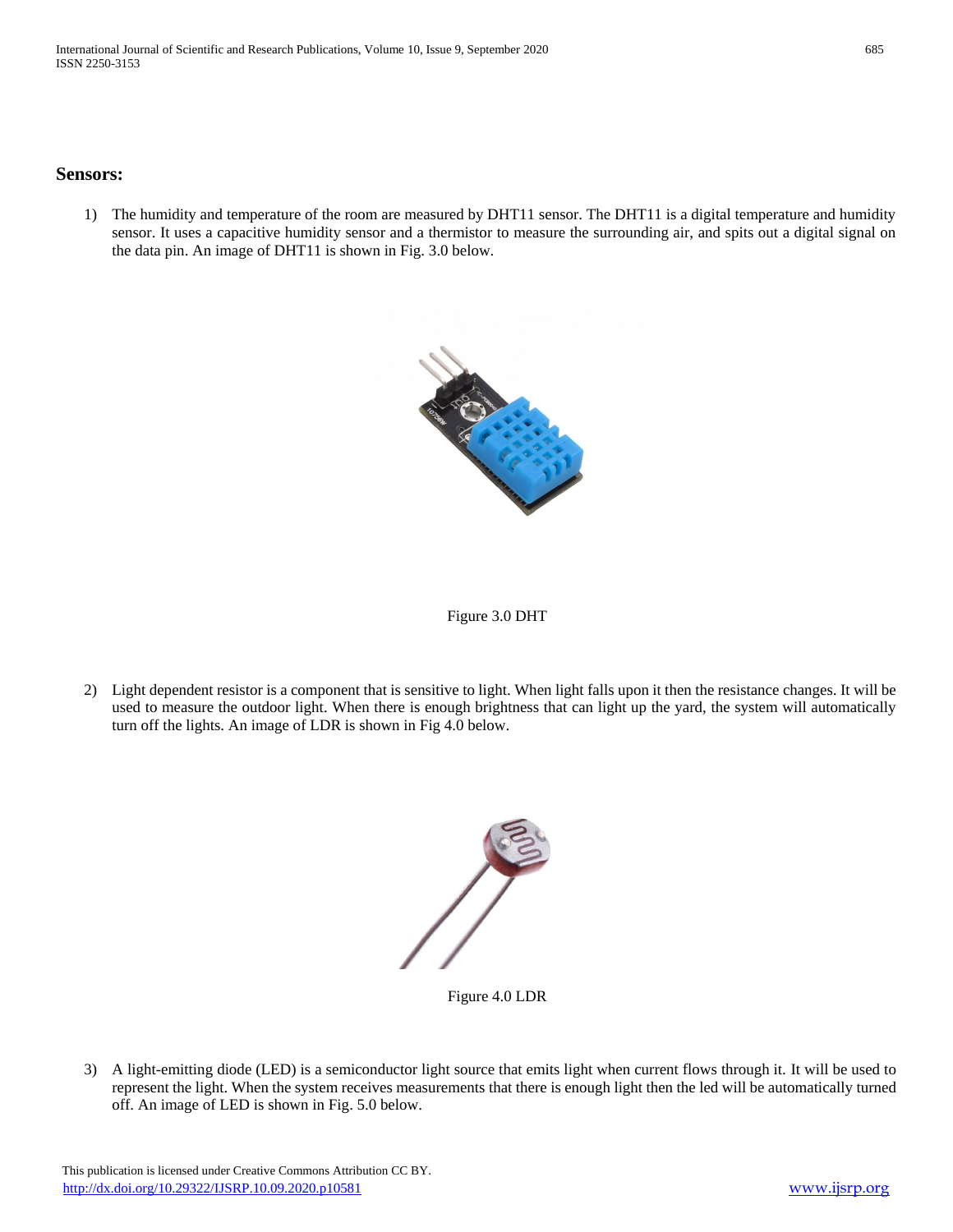

Figure 5.0 LED

4) The maintenance of the temperature in the home will be through an 3V DC motor and fan. An image of FAN is shown in Fig. 6.0 below.



Figure 6.0 FAN

5) The reed switch is an electrical switch operated by an applied magnetic field. An example of a reed switch application is to detect the opening of a door, windows, when used as a proximity switch for a security alarm. An image of Reed Switch is shown in Fig 7.0 below.



Figure 7.0 Reed Switch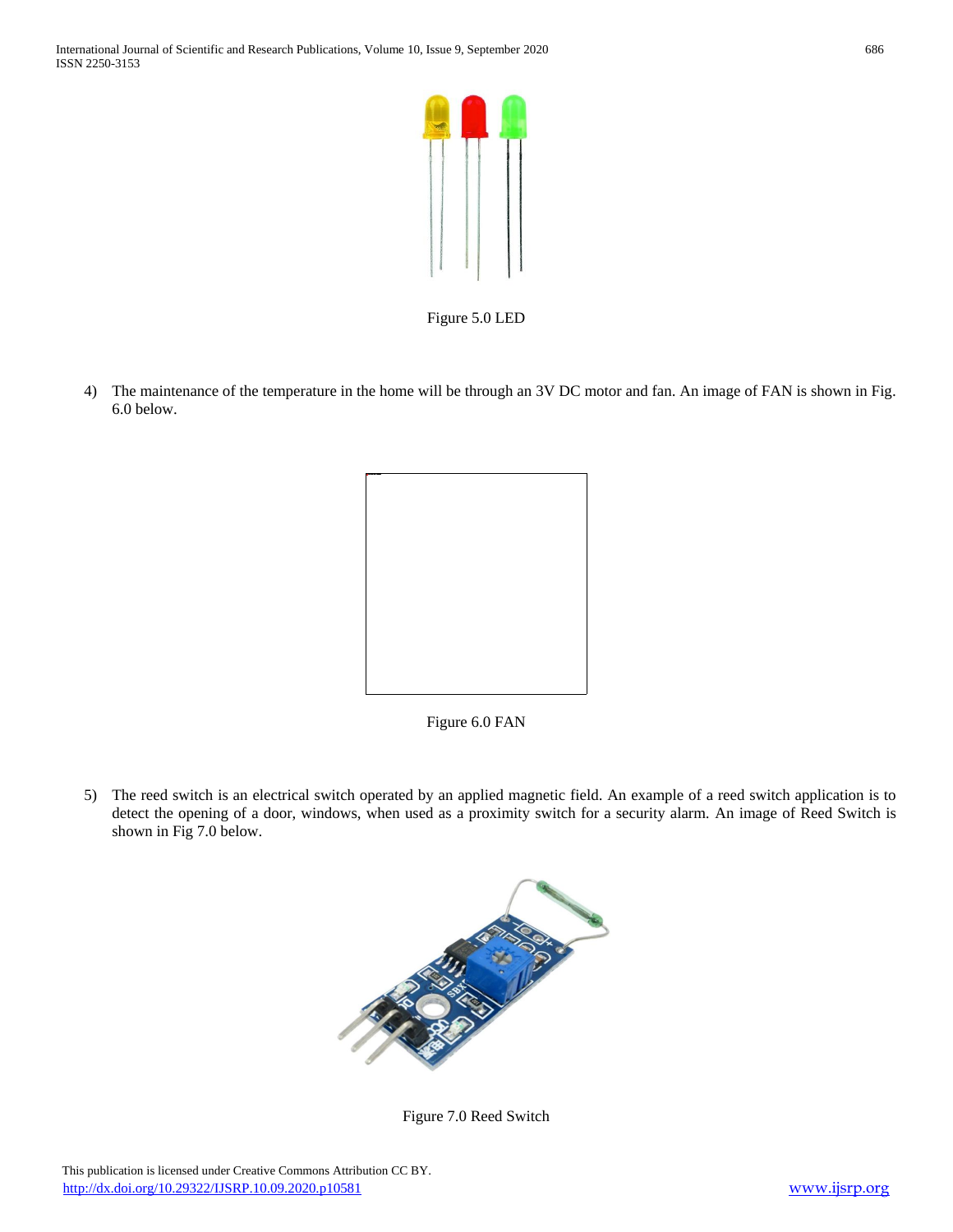## **GUI**

This web application is made with Angular and communicate with Spring Boot application through Rest API and WebSocket's. Through this GUI we can control our home and devices. For example, if we turn on the light, then the system sends request to the spring boot application. This web application also represents an analytical module where several calculations and graphs are presented.

#### **Spring boot application**

This application is for controlling, calculation and analytics for the data from the sensors. In this application we have the state of every sensor and device stored in h2 database. Calculations and analytics are also saved in h2 database. The application communicates with the GUI through REST API and WebSocket's, and it communicates with NodeMcu via Mqtt protocol through ActiveMq.

## **ACTIVEMQ**

ActiveMQ is an open source protocol developed by Apache which functions as an implementation of message-oriented middleware (MOM). Its basic function is to send messages between different applications. In the system it is used as a message broker between all components.

#### IV. IMPLEMENTATION

For achieving energy efficiency, we have several use cases:

- 1)If the FAN is active and some window is opened, then the "smart home" will close the window. Then it will send notification to our system where it will count the energy savings.
- 2)If there is no motion in the room after some period, the system will turn off the light.

3)When there is enough brightness that can light up the yard, the system will automatically turn off the lights.

4)When there is enough brightness outside that can light up the room, the system will turn off the lights in the room.

5)When it is cheap electricity time then the system will notify the user to turn on the laundry and other stuffs.

On this Figure 8.0 below we can see that we can pick some date range and see the status of our energy efficiency for that period. The price for the kWh is used from North Macedonia electricity provider which is 4.44 denars.

The result:

- 1) Total money saved
- 2) Total money spent
- 3) Total kWh saved
- 4) Total kWh spent